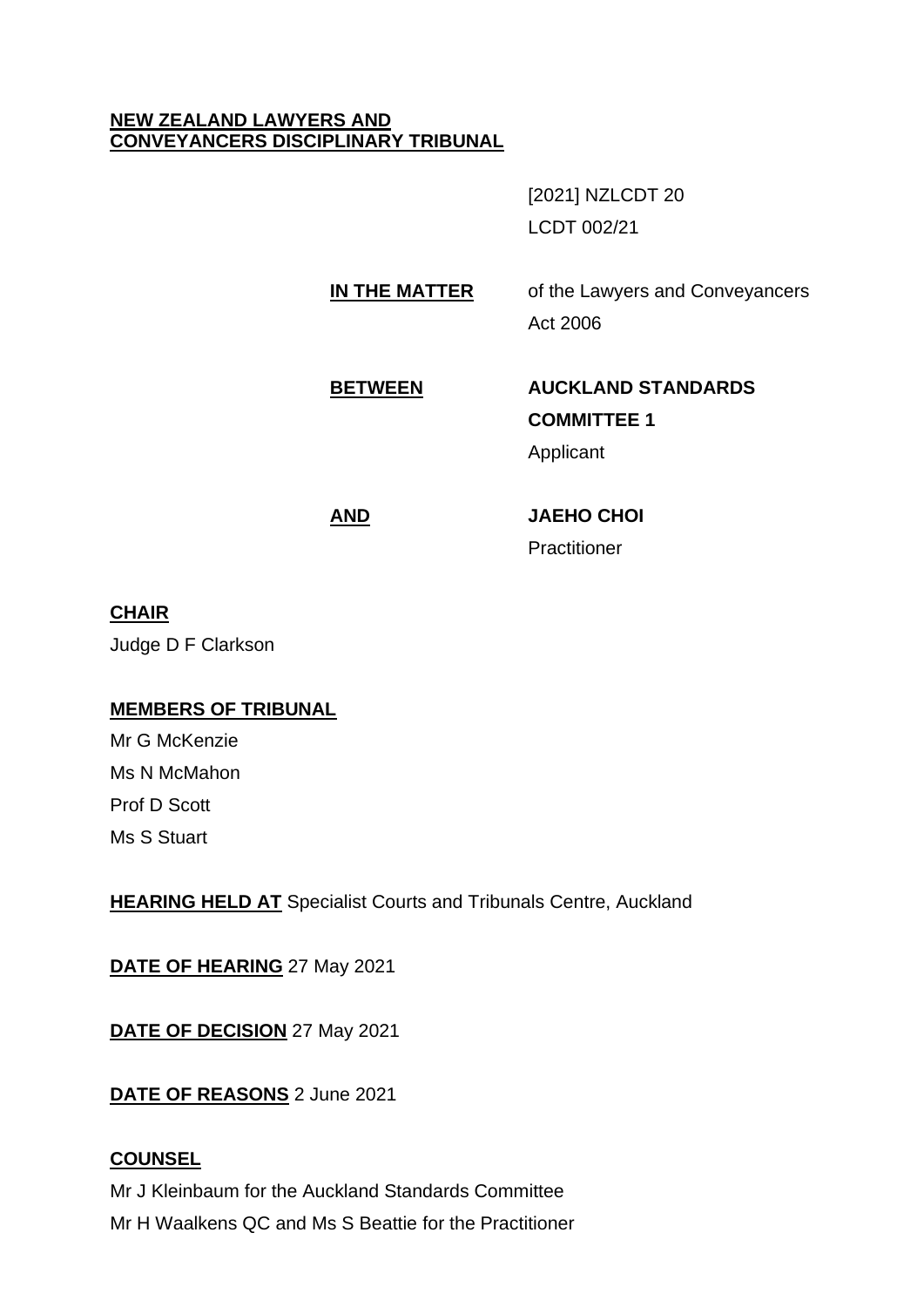## **REASONS FOR ORDERS MADE ON 27 MAY 2021**

#### *Introduction*

[1] This decision provides reasons for an order which was made on 27 May suspending the practitioner from practice as a lawyer from 3 June 2021 or such earlier date as he receives approval for his attorney to take over the running of his practice, until 25 November 2021, a period of a little under six months.

[2] It was accepted by Dr Choi, the practitioner, that a suspension would have to be imposed and the argument before the Tribunal was the proper length of any such suspension.

## *Background*

[3] Dr Choi admitted one charge, pursuant to s 241(d) of the Lawyers and Conveyancers Act 2006 (the Act), that he had been convicted of an offence punishable by imprisonment and that his conviction brought the profession into disrepute, reflected upon his fitness to practice.

[4] The conviction was for obstructing the exercise of power under s 44(1) of the Overseas Investment Act 2005 (the OIA). Dr Choi pleaded guilty to that charge. It is accepted that this is a conviction which is classified as one of dishonesty in that the practitioner lied to the Overseas Investment Office (the OIO) in a letter and created a false loan document to support an untruthful version of events.

[5] The client, for whom Dr Choi had acted in a previous transaction, approached him a matter of days before the scheduled settlement of the purchase of a parcel of land which was classified as sensitive land. The client was under considerable pressure because no application had been made to the OIO for consent to the transaction and, had the client attempted to resile from the agreement, he stood to forfeit a sum of \$300,000, namely his 10 percent deposit. It is clear that the client and his wife passed on the considerable anxiety and pressure associated with this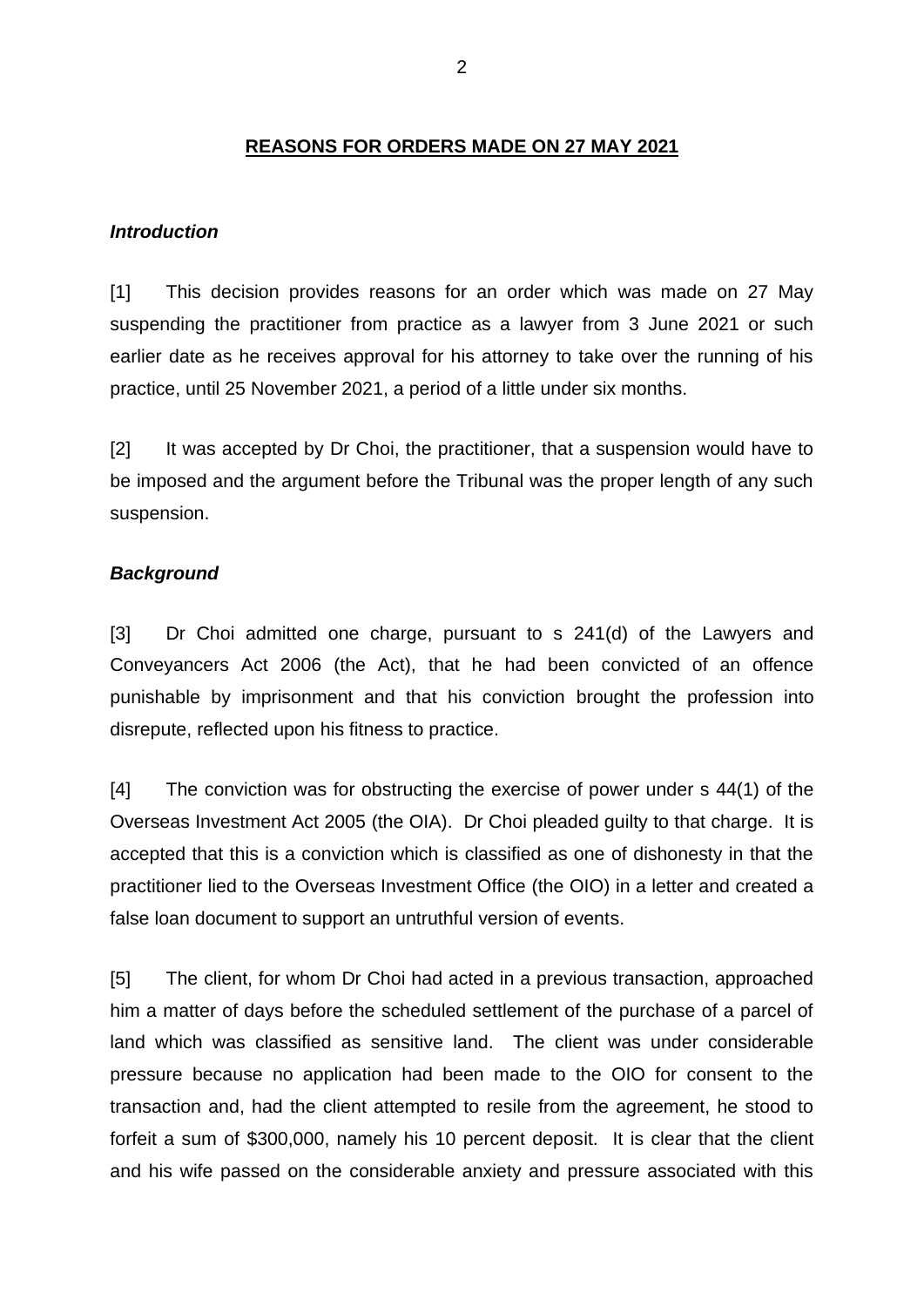state of affairs to Dr Choi, who had no experience in this area of law, or previous dealings with the OIO.

[6] After unsuccessfully attempting to negotiate his client's exit from the agreement without or with reduced costs, the client suggested the nomination of a company owned by his own wife to ostensibly take over the purchase. The practitioner facilitated that course of action.

[7] After settlement, the OIO began an investigation into the acquisition of the land and wrote to Dr Choi with a compulsory notice under the OIA and a "please explain" letter.

[8] At that point Dr Choi openly acknowledges that he panicked and that he and his client provided false information to the OIO that the transfer to the company which had settled the purchase was an arms-length transaction funded by a \$3 million loan from the client to the company.

[9] To support this falsehood, a false loan document was created. This was handwritten by the client after an exchange of emails between Dr Choi and his client, where Dr Choi used a different email account to avoid scrutiny. The document was to be handwritten to avoid date and timestamps that would be produced by an electronic document. Thus, there was a considerable degree of premeditation and some degree of sophistication, although it was conceded by the prosecution that the scheme was "relatively unsophisticated".

[10] Apart from a modest fee of approximately \$3,600, Dr Choi did not receive any direct financial benefit from this deception. It was entirely to assist his client.

[11] Once confronted by the OIO, Dr Choi immediately confessed and cooperated with the investigation process.

[12] In the District Court Dr Choi pleaded guilty to the charge and was fined \$60,000. He did not have the means to pay this in a lump sum and is continuing to pay it by instalments of approximately \$1,000 per month. Dr Choi still owes over \$50,000 of this fine.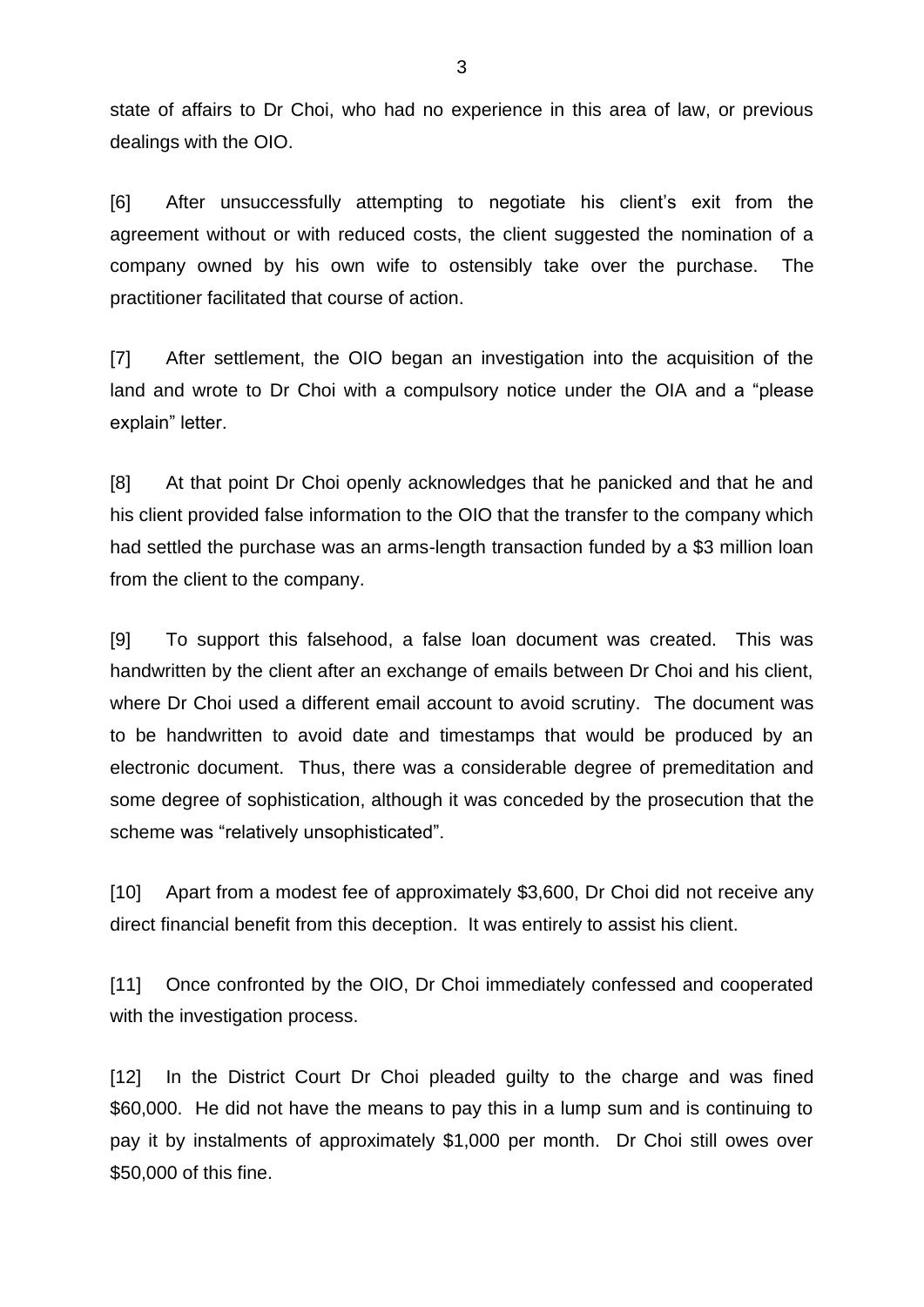[13] Dr Choi has also admitted the charge before the Tribunal at the earliest opportunity and fully cooperated with the disciplinary process.

# *Assessment of Penalty*

[14] Assessment of proportionate penalty always begins with a consideration of the seriousness of the conduct concerned. In this matter it is accepted that a conviction involving dishonesty is a very serious matter. We accept the submission of Mr Kleinbaum for the Standards Committee, that the starting point in such offending is normally that of strike-off.

[15] Having regard to various other authorities in this category, the Standards Committee is not seeking strike-off but submits that a penalty of 18 to 24 months suspension would be appropriate to mark the seriousness of this conduct and the damage that a conviction of this sort inflicts on the reputation of the profession as a whole.

[16] The Tribunal has previously commented on the seriousness of this type of dishonesty, even in a one-off situation:

Dishonesty in the use of a document on the part of a legal practitioner is a matter that the Tribunal takes very seriously. To maintain the collective reputation of their profession, legal practitioners must be as good as their word; their representations and undertakings relied upon, and able to be acted upon, with total confidence ... Dishonesty on the part of a legal practitioner also breaches a fundamental obligation; that of upholding the rule of law and facilitating the administration of justice.<sup>1</sup>

## [17] And also

The reputation of the legal profession is a valuable commodity, and anyone putting that at risk has to be held to account. The seriousness of Ms Davidson's conduct demands suspension, at least. That is necessary to maintain the standing of the profession and the complete trust required of practitioners. We do not consider that Ms Davidson is irretrievably unfit for practice, given her reputation and record prior to this unfortunate event, which is why we propose suspension rather than striking off.<sup>2</sup>

[18] We then move to consider various mitigating and aggravating features, followed by a comparison with similar cases, where such exist.

<sup>1</sup> *Standards Committee of the Otago Branch of the New Zealand Law Society v Anja Karen Evelyn Klinkert* [2014] NZLCDT 60, at [22].

<sup>2</sup> *Standards Committee v Helen Davidson* [2012] NZLCDT 39 at [31].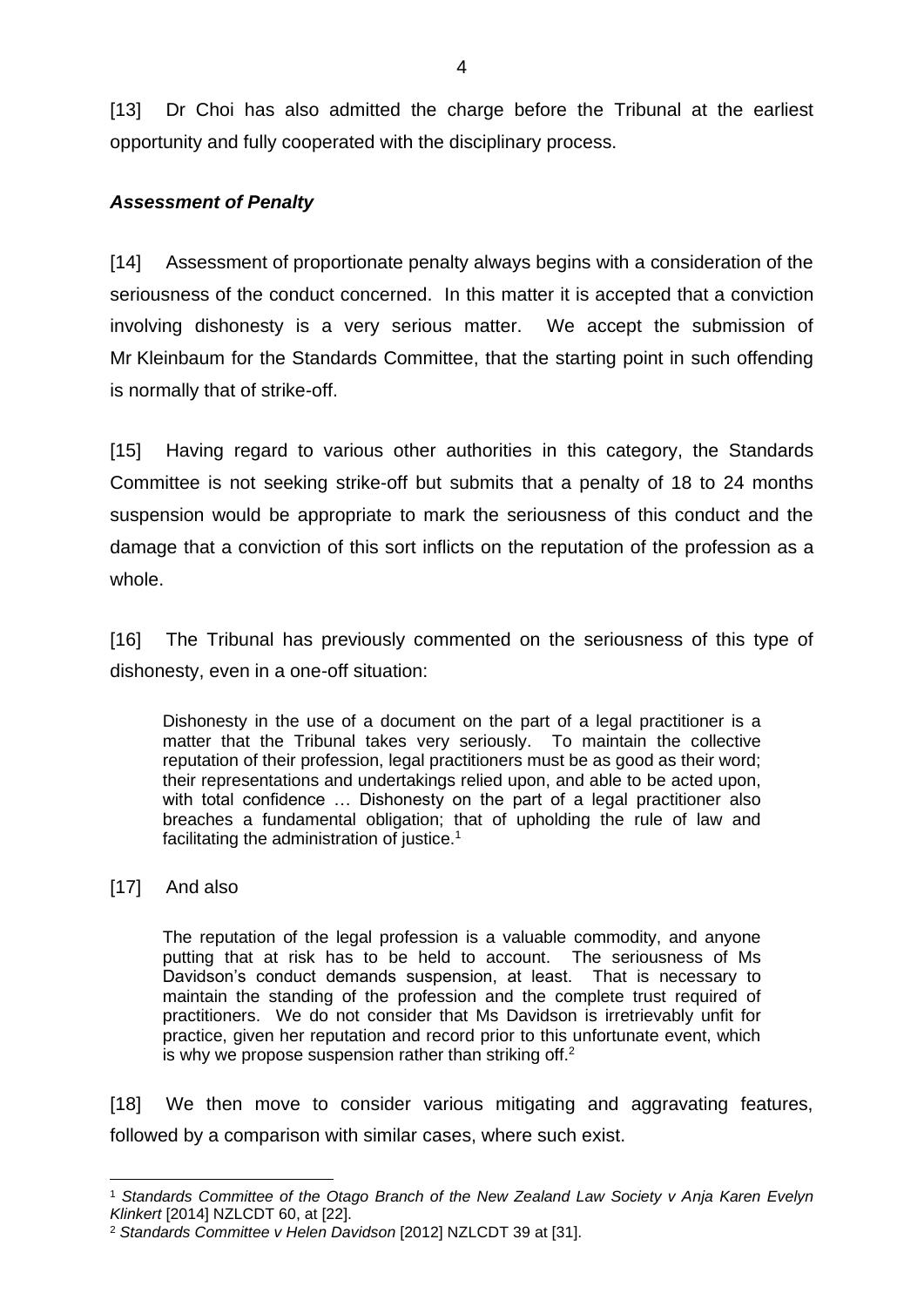# *Aggravating Features*

[19] The aggravating features in this matter are that on two occasions Dr Choi has had findings of unsatisfactory conduct made against him. In the first, which was in 2016, there was a finding relating to a breach of an undertaking and an improper threat.

[20] In 2018 there was again a further unsatisfactory conduct finding in respect of another breach of an undertaking.

# *Mitigating Features*

[21] We have referred to the practitioner's early acceptance of his guilt, both in the criminal jurisdictions of the District Court and in these disciplinary proceedings. We assess his remorse and regret for his actions to be sincere.

[22] Dr Choi assured the Tribunal that he was aware of how very wrong his actions were and he was adamant there was no risk of repetition on his part.

[23] Dr Choi is a very active member of his Korean community in Auckland and we have been provided with a number of references from those who work with him in various charitable agencies, within and centred on that community. He is uniformly regarded as a person of considerable integrity, kindness, compassion with a willingness to put himself out for other people.

[24] His contribution to the community is not only by means of pro bono work, which itself speaks well of him, but also by direct personal contribution.

[25] Against this background Mr Waalkens QC submits on behalf of Dr Choi that the conduct is out of character for his client. Mr Waalkens further submits that we can be confident Dr Choi has insight into his conduct, pointing out that he had not at any stage sought name suppression. This is despite the fact that, particularly for a man of Dr Choi's culture and community involvement, the publicity surrounding the criminal process and the disciplinary process is extremely humiliating for him. He accepts that he has had a considerable fall from grace, which he feels deeply.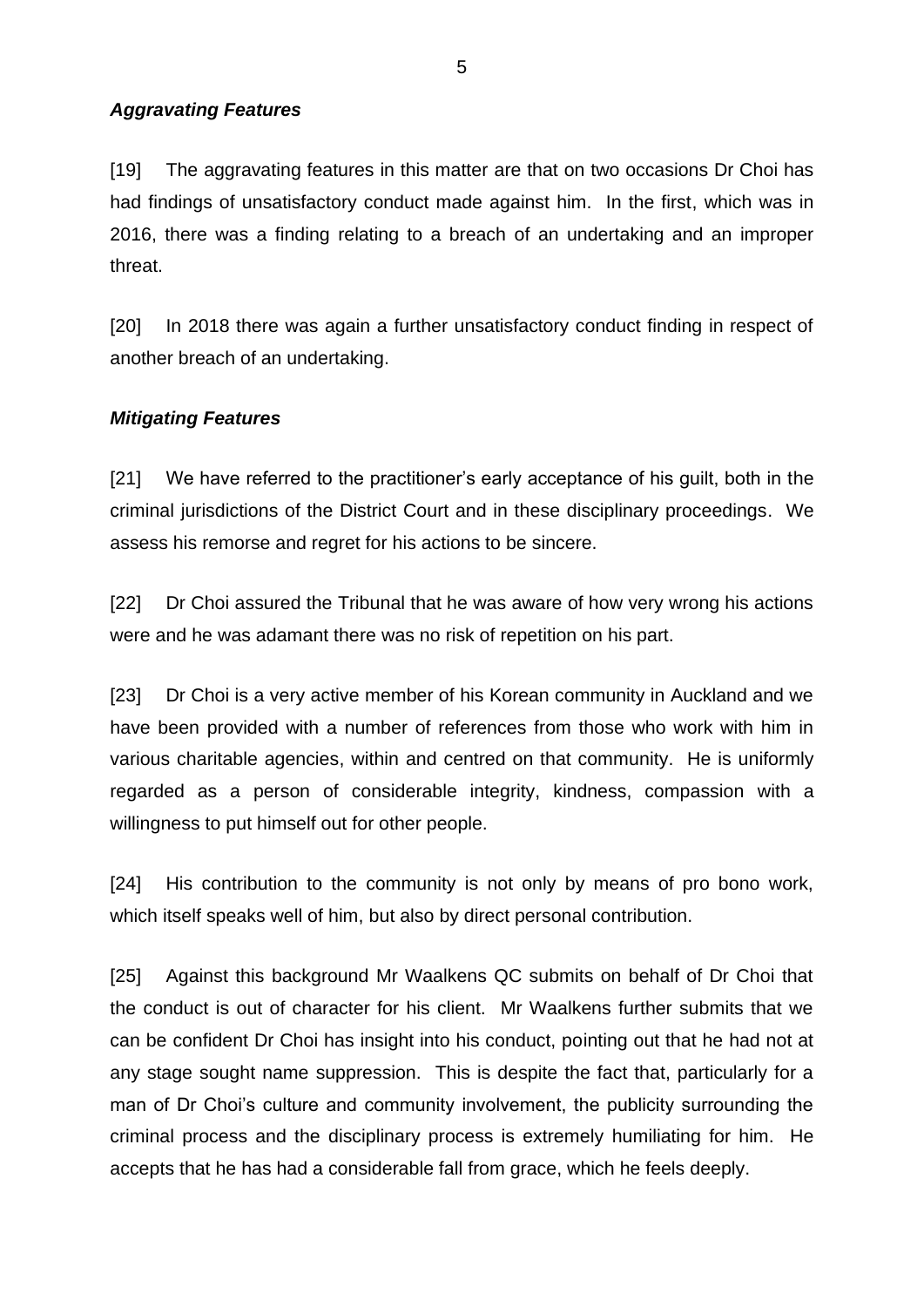[26] Mr Waalkens also pointed to the impact that Dr Choi's suspension would have on the Korean community because many of them are his clients. We noted a number of the letters of support for Dr Choi referred to concerns about the legal assistance of Dr Choi being unavailable to the Korean community during any period of suspension which might be imposed upon him.

[27] One of the strongly mitigating features, and relevant to the period of time the practitioner ought to be prevented from earning his living, is the significant financial consequences which have flowed from Dr Choi's offending. He was fined the sum of \$60,000 in the District Court as referred to above. In addition, he has faced significant legal costs.

[28] Furthermore, he still faces civil proceedings brought by the OIO in the High Court, which seek civil damages or a penalty claim. We are informed that the amount sought against him is between \$128,000 and \$145,000, together with costs of \$10,000.

[29] Finally, and certainly not least importantly, we were advised that Dr Choi's son is to be admitted to the Bar on 26 November of this year. That is just under six months to the day from this hearing.

[30] Although he submitted that, particularly from a general deterrence point of view, the conduct needed to be marked with a significant period of suspension (he submitted six months), Mr Waalkens also drew our attention to the fact that should that be imposed, Dr Choi would have to forego the opportunity of moving his son's admission to the Bar. That would be a significant further penalty to both Dr Choi and his son, who is of course blameless in this matter.

#### *Comparison with other cases*

[31] Counsel for both parties responsibly put several cases before us in relation to similar offending, but it was conceded that the two decisions which are quoted from above, and in particular the *Klinkert* matter, were the closest comparators. We accept Mr Kleinbaum's submission that *Klinkert* is at a similar level of seriousness but in that case the practitioner had the advantage of coming to the Tribunal with a clean disciplinary background. That is not an advantage that Dr Choi can claim. Ms Klinkert was suspended for six months.